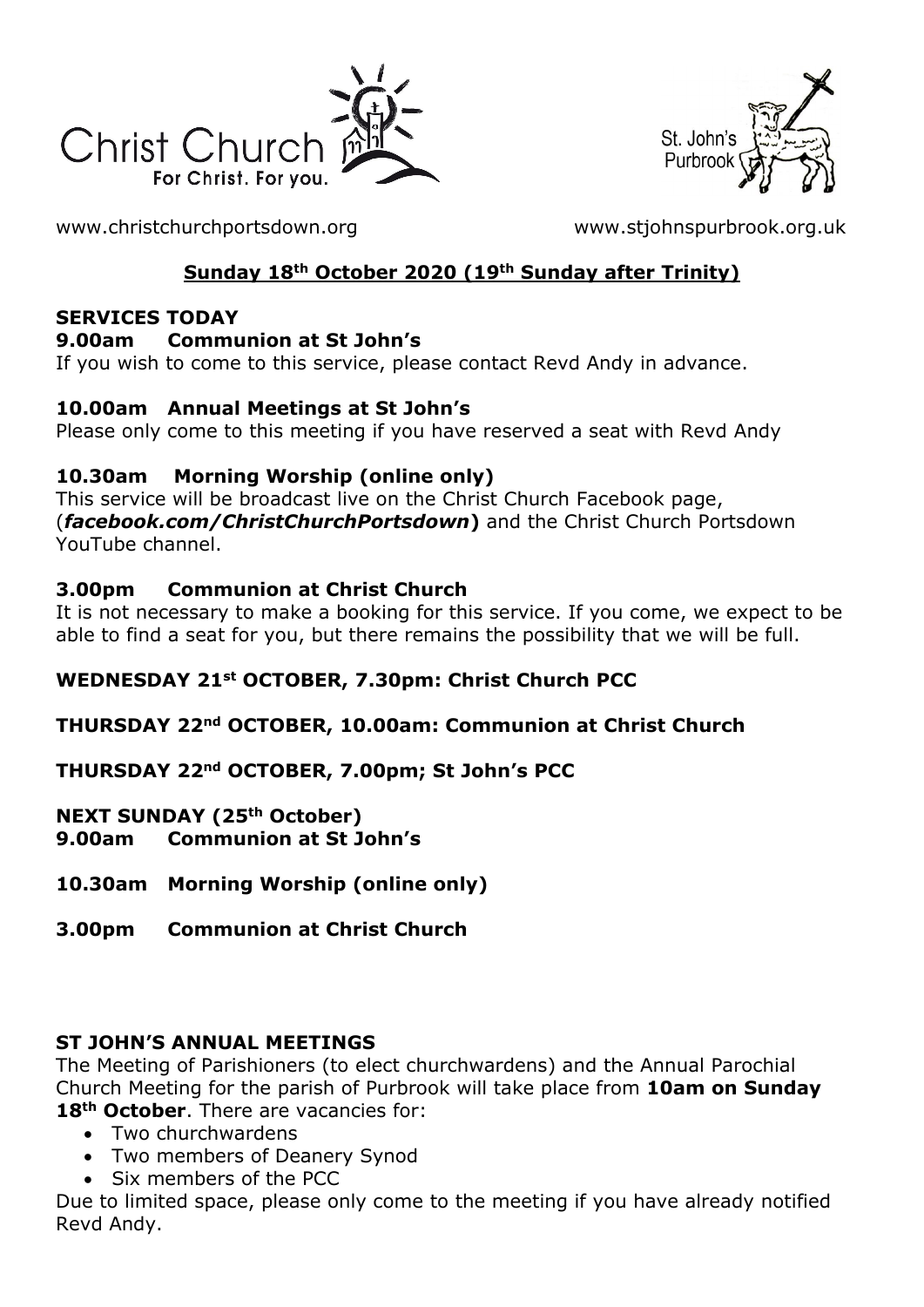### **CHRIST CHURCH ANNUAL MEETINGS**

Congratulations and thank you to the following who were elected / appointed at the annual meeting on Wednesday:

**Churchwardens:** Stephen Anderson & Karina Golledge

**Deanery Synod:** Andy Minchin

**PCC members:** Judy Scott & Vicky Stephen

**Deputy Wardens:** Matt Doe, Sheila Gill & Dee Humphris

#### **REMEMBRANCE SUNDAY**

We have been advised that Remembrance Services that usually attract large numbers should not go ahead this year. With that in mind, we plan the following (subject to change):

## **Sunday 8th November (Remembrance Sunday)**

0900 Communion (St John's)

1030 Remembrance Service (online)

1045 Simple service of Remembrance in St John's churchyard

1500 Service of Remembrance (Christ Church)

#### **Wednesday 11th November**

1045 An Act of Remembrance (Christ Church Military Cemetery)

## **THE BIG QUIZ – SATURDAY 14th NOVEMBER, 7.00pm**

Simon & Elizabeth Mitchell, members of Christ Church, will be running the Tearfund big quiz night, using Zoom, and would love as many of you as possible to join in.

They will be using Zoom breakout rooms which means that quiz teams can be made up from a number of different households, and we can make teams of those who are not already linked up with others.



The aim is to have a fun social evening and raise some money for Tearfund. So please get in touch **[simon@wardmitchell.co.uk](mailto:simon@wardmitchell.co.uk)** to book your place. If you are part of a team, we will need the name of the team leader and all the email details of the team members. Donations to Tearfund can be made through a "JustGiving" page. Details nearer the time.

| <b>CONTACTS</b>      |                                                                             |
|----------------------|-----------------------------------------------------------------------------|
| <b>Vicar</b>         | <b>Revd Andy Wilson</b> (day off Monday)<br>vicar@christchurchportsdown.org |
|                      | purbrookvicar@gmail.com                                                     |
| <b>Associate</b>     | <b>Revd Laura Cameron</b>                                                   |
| <b>Minister</b>      | revdlauracameron@gmail.com                                                  |
| Curate               | <b>Revd Matt Grove</b> (day off Friday)                                     |
|                      | matt.grove@christchurchportsdown.org                                        |
| Churchwarden         | <b>Bill Jeffery</b>                                                         |
| <b>SJP</b>           | purbrookchurch@gmail.com                                                    |
| <b>Churchwarden</b>  | <b>Stephen Anderson</b>                                                     |
| <b>CCP</b>           | stephen.anderson@christchurchportsdown.org                                  |
| <b>Administrator</b> | <b>Emma Evans</b>                                                           |
|                      | parish.office@christchurchportsdown.org                                     |
| <b>Hall Manager</b>  | Jacqui Wilson                                                               |
| <b>CCP</b>           | hall.manager@christchurchportsdown.org                                      |
| Website              | <b>Matt Doe</b>                                                             |
|                      | webmaster@christchurchportsdown.org                                         |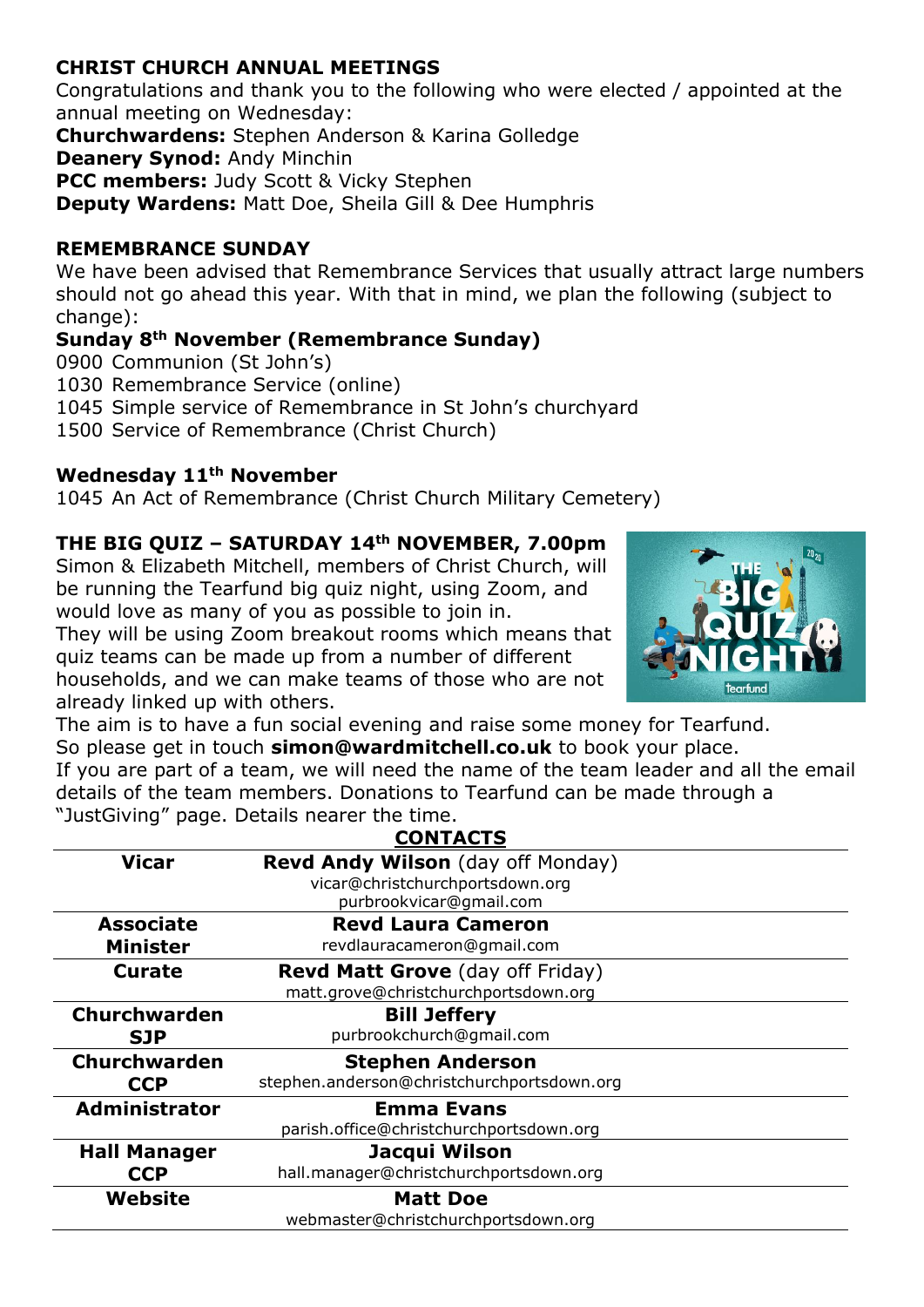# **Sunday 18 October 2020**

19th Sunday after Trinity

# **Collect**

Faithful Lord, whose steadfast love never ceases and whose mercies never come to an end: grant us the grace to trust you and to receive the gifts of your love, new every morning, in Jesus Christ our Lord. Amen.

## **Exodus 33:12–23**

<sup>12</sup> Moses said to the Lord, 'See, you have said to me, "Bring up this people"; but you have not let me know whom you will send with me. Yet you have said, "I know you by name, and you have also found favour in my sight."  $13$  Now if I have found favour in your sight, show me your ways, so that I may know you and find favour in your sight. Consider too that this nation is your people.<sup> $14$ </sup> He said, 'My presence will go with you, and I will give you rest.'  $15$  And he said to him, 'If your presence will not go, do not carry us up from here.  $16$  For how shall it be known that I have found favour in your sight, I and your people, unless you go with us? In this way, we shall be distinct, I and your people, from every people on the face of the earth.'  $17$  The Lord said to Moses, 'I will do the very thing that you have asked; for you have found favour in my sight, and I know you by name.'  $^{18}$  Moses said, 'Show me your glory, I pray.'  $^{19}$  And he said, 'I will make all my goodness pass before you, and will proclaim before you the name, "The Lord"; and I will be gracious to whom I will be gracious, and will show mercy on whom I will show mercy.  $20$  But', he said, 'you cannot see my face; for no one shall see me and live.'  $21$  And the Lord continued, 'See, there is a place by me where you shall stand on the rock;  $^{22}$  and while my glory passes by I will put you in a cleft of the rock, and I will cover you with my hand until I have passed by;  $^{23}$  then I will take away my hand, and you shall see my back; but my face shall not be seen.'

## **Psalm 99**

 $1$  The Lord is king: let the peoples tremble; he is enthroned above the cherubim: let the earth shake.  $2$  The Lord is great in Zion and high above all peoples. <sup>3</sup> Let them praise your name, which is great and awesome; the Lord our God is holy. <sup>4</sup> Mighty king, who loves justice, you have established equity; you have executed justice and righteousness in Jacob. <sup>5</sup> Exalt the Lord our God; bow down before his footstool, for he is holy. <sup>6</sup> Moses and Aaron among his priests and Samuel among those who call upon his name; they called upon the Lord and he answered them.  $<sup>7</sup>$  He spoke to them out of the</sup> pillar of cloud; they kept his testimonies and the law that he gave them. <sup>8</sup> You answered them, O Lord our God; you were a God who forgave them and pardoned them for their offences. <sup>9</sup> Exalt the Lord our God and worship him upon his holy hill, for the Lord our God is holy.